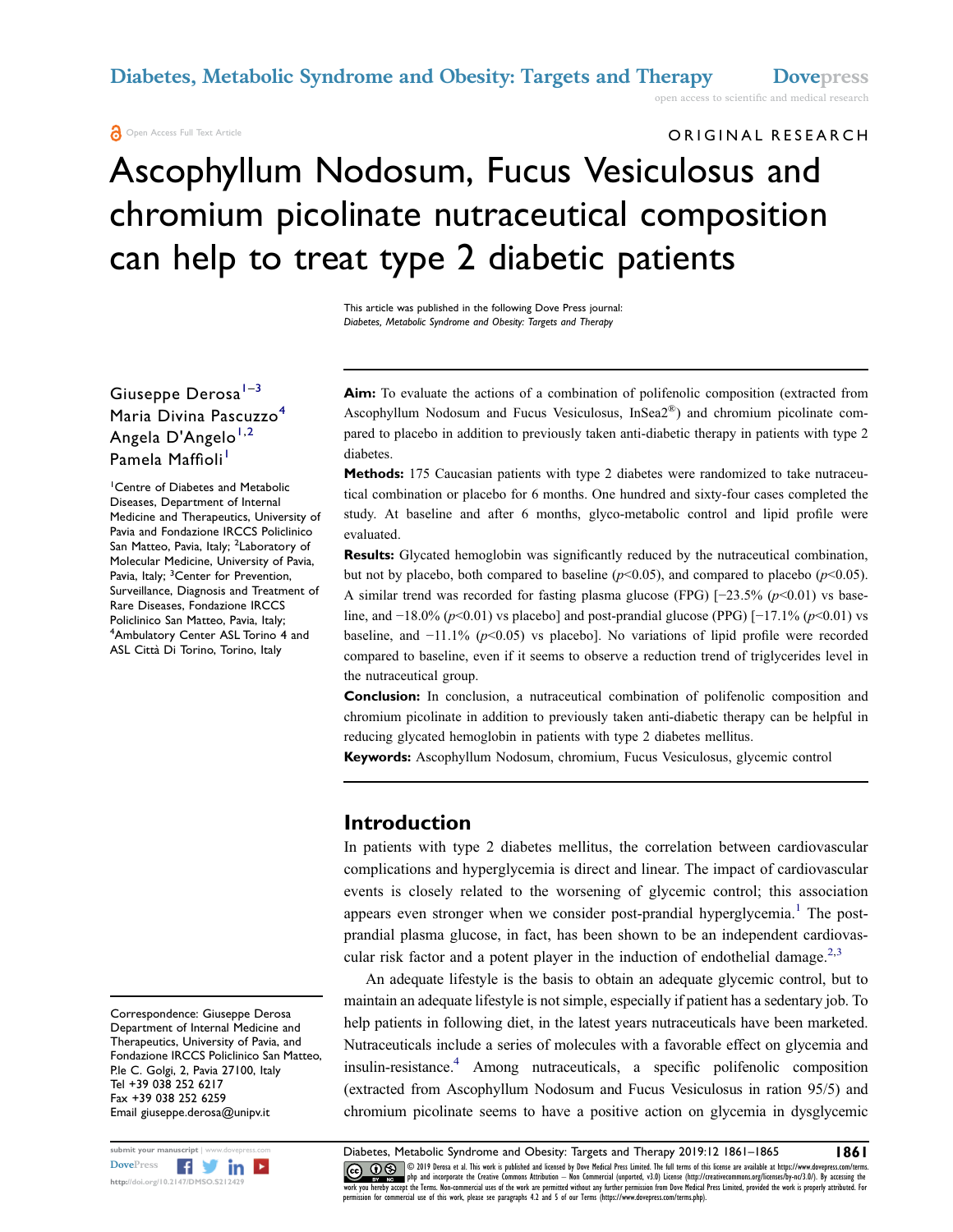patients.<sup>[5](#page-4-4)</sup> The polifenolic composition is composed by florotannins, which act inhibiting α-amylase, and α-glucosidase with an important hypoglycemic action in vivo. $6,7$  $6,7$  In particular they act on post-prandial hyperglycemia, slowing carbohydrate absorption. At the dose of 250–500 mg, this nutraceutical composition induces levels from 25 to 50 times higher in intestinal fluids, compared to inhibiting concentration in vitro. Inhibition happens with a not competitive and reversible mechanism of action on enzymes degrading carbohydrates[.6](#page-4-5) The inhibiting action toward enzymatic activities, reversible and not competitive, seems to reduce, in animal models (rats), glycemia and insulinemia after the administration of amids and glucose.

<span id="page-1-2"></span><span id="page-1-1"></span>In literature, a study by Paradise et  $al^7$  showed that Ascophyllum Nodosum and Fucus Vesiculosus improve insulin homeostasis in response to carbohydrate ingestion in notdiabetic men and women. On this basis, our study is aimed to evaluate the effects of a combination of polyphenolic composition (extracted from Ascophyllum Nodosum and Fucus Vesiculosus in ration 95/5, InSea $2^{\circledR}$ ), and chromium picolinate (Gdue® marketed by Aesculapius Farmaceutici) compared to placebo in addition to previously taken anti-diabetic therapy in patients with type 2 diabetes mellitus.

# Materials and methods

#### Study design

We conducted this multicenter, 6-months, double-blind, randomized, controlled, clinical trial at the Department of Internal Medicine and Therapeutics, University of Pavia (Pavia, Italy) and at Ambulatory Center ASL Torino 4 and ASL Città di Torino (Torino, Italy).

<span id="page-1-3"></span>The study protocol was approved by both institutional review boards and was conducted in accordance with the 1994 Declaration of Helsinki, and its amendments and the Code of Good Clinical Practice.<sup>[8](#page-4-7)</sup> All patients had to provide written informed consent before being enrolled in this study after a full explanation of the procedures had been given.

#### **Patients**

<span id="page-1-4"></span>We enrolled 175 Caucasian subjects with type 2 diabetes mellitus, aged >18 of either sex ([Table 1\)](#page-1-0) according to the ESC (European Society of Cardiology) and EASD (European Association for the Study of Diabetes) Guidelines criteria.<sup>[9](#page-4-8)</sup> To be enrolled, patients needed to take different anti-diabetic treatments at a stable dose form at least 3 months, with glycated hemoglobin  $(HbA_{1c})$ level >6.5%, and in overweight (BMI  $\geq$ 25 and <30 Kg/m<sup>2</sup>).

<span id="page-1-0"></span>Table I Concomitant diseases and medications during the study

|                                                                                                                                                                                                                                      | <b>Nutraceutical</b><br>group                                                                                                          | Placebo<br>group                                                                                                               |
|--------------------------------------------------------------------------------------------------------------------------------------------------------------------------------------------------------------------------------------|----------------------------------------------------------------------------------------------------------------------------------------|--------------------------------------------------------------------------------------------------------------------------------|
| N                                                                                                                                                                                                                                    | 89                                                                                                                                     | 86                                                                                                                             |
| Concomitant disease, n (%)                                                                                                                                                                                                           | 83 (93.3)                                                                                                                              | 81 (94.2)                                                                                                                      |
| Hypercholesterolemia<br>Combined dyslipidemia<br>Hypertriglyceridemia                                                                                                                                                                | 53 (63.9)<br>26(31.3)<br>4(4.8)                                                                                                        | 59 (72.8)<br>20 (24.7)<br>2(2.5)                                                                                               |
| Concurrent medications, n (%)                                                                                                                                                                                                        | 89 (100.0)                                                                                                                             | 86 (100.0)                                                                                                                     |
| <b>Statins</b><br>Fzetimibe<br><b>Fibrates</b><br>Omega-3<br>Hypoglycemic diet only<br>Metformin<br>Sulfonylureas<br>Meglitinide derivates<br>Pioglitazone<br>DPP-4 inhibitors<br>GLP-1 agonists<br>$\alpha$ -glucosidase inhibitors | 66 (74.2)<br>11(12.4)<br>12(13.5)<br>5(5.6)<br>3(3.4)<br>72 (80.9)<br>15 (16.9)<br>2(2.2)<br>6(6.7)<br>13(14.6)<br>15 (16.9)<br>3(3.4) | 64 (74.4)<br>8(9.3)<br>10(11.6)<br>4(4.7)<br>(1.1)<br>76 (88.4)<br>18 (20.9)<br>3(3.5)<br>4(4.7)<br>8(9.3)<br>6(7.0)<br>2(2.3) |
| Insulin                                                                                                                                                                                                                              | 21(23.6)                                                                                                                               | 18 (20.9)                                                                                                                      |

Note: Data are expressed as n (%).

Abbreviations: DPP-4, dypeptidil peptidase-4; GLP-1, glucagon like peptide-1.

Patients with previous ketoacidosis or unstable or rapidly progressive diabetic retinopathy, nephropathy or neuropathy were excluded. Impaired hepatic function (defined as plasma aminotransferase and/or gamma-glutamyltransferase level higher than the upper limit of normal [ULN] for age and sex), impaired renal function (defined as serum creatinine level higher than the ULN for age and sex) or severe anemia were considered exclusion criteria. Patients affected by serious cardiovascular disease (CVD) (eg, New York Heart Association class I-IV congestive heart failure or a history of myocardial infarction or stroke) or cerebrovascular conditions within 6 months before study enrolment also were excluded. We did not include pregnant or breastfeeding women or women of childbearing potential not taking adequate contraceptive precautions.

Investigators contacted suitable patients, identified from review of case notes and/or computerized clinic registers, in person or by phone.

### Diet and physical activity

At baseline, all patients were already following an adequate diet, and were encouraged to maintain their usual physical activity. The controlled-energy diet (~600 kcal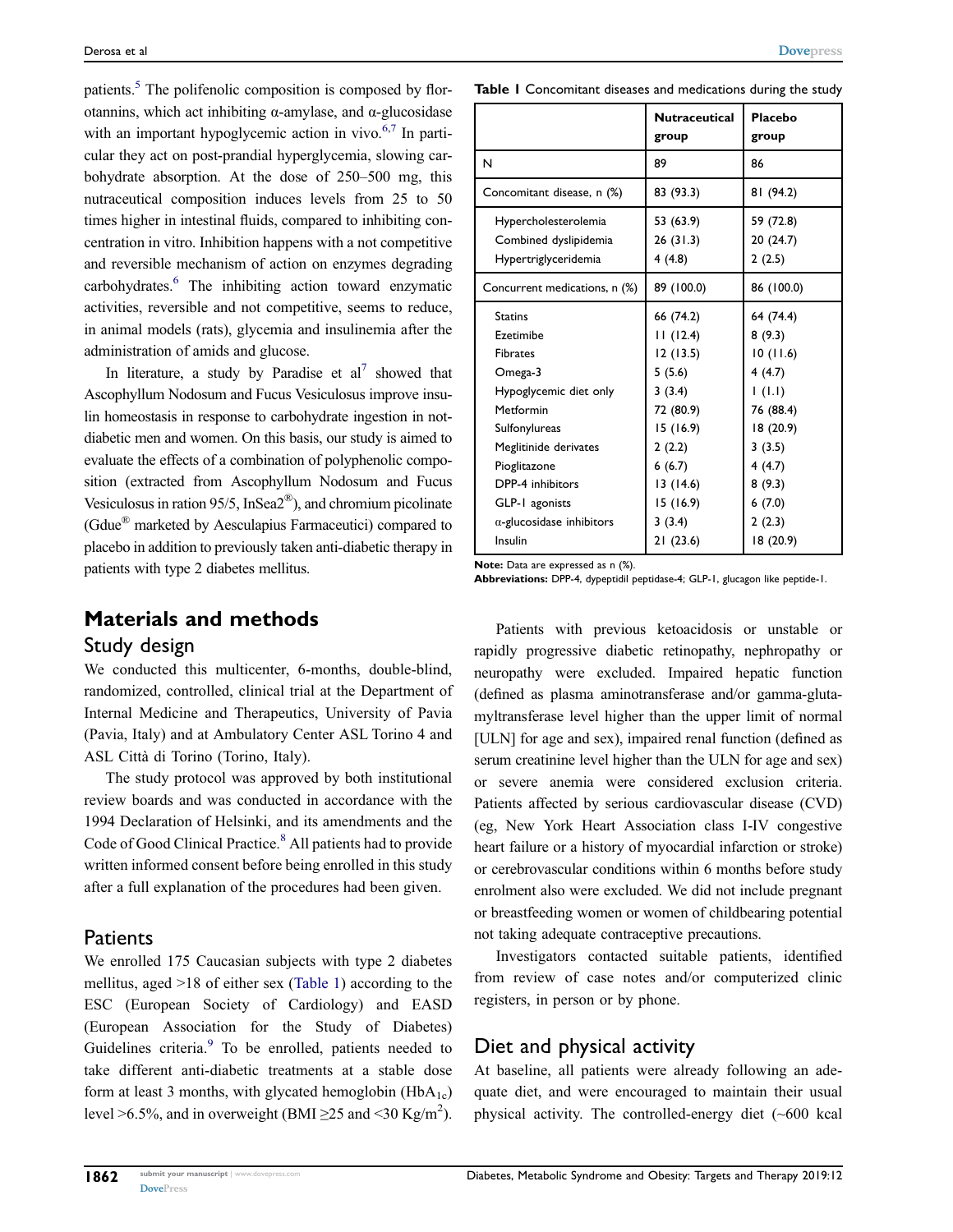<span id="page-2-0"></span>daily deficit) followed NCEP-ATP III recommendations.<sup>[10](#page-4-9)</sup> 50% of calories derived from carbohydrates, 30% from fat (<7% saturated, up to 10% polyunsaturated and up to 20% monounsaturated) and 20% from proteins, with a maximum cholesterol content of 300 mg/d, and 35 g/d of fiber. Patients were followed by a dietitian and/or specialist physician.

#### **Treatments**

Patients were randomized to take placebo or a nutraceutical agent containing extracted from Ascophyllum Nodosum and Fucus Vesiculosus in a ratio of  $95/5$  (InSea2<sup>®</sup>) and Chromium Picolinate (Gdue® marketed by Aesculapius Farmaceutici: Gdue<sup>®</sup> is a formulation of InSea2<sup>®</sup> and chromium) in a 1:1 ratio, for 6 months, in a randomized, doubleblind, placebo-controlled design. Placebo was composed by silicon dioxide, magnesium stearate, dicalcium phosphate and microcrystalline cellulose. Both nutraceutical and placebo were supplied as identical, opaque, tablets in coded bottles to ensure the blind status of the study. Simple randomization was granted using a drawing of envelopes containing randomization codes prepared by a statistician. Medication compliance was assessed by counting the number of pills returned at the time of specified clinic visits. All medications were provided free of charge.

#### **Assessments**

Before starting the study, we collected medical history, physical examination, vital signs (blood pressure and heart rate), a 12-lead electrocardiogram, measurements of height and body weight, calculation of body mass index (BMI), abdominal circumference (Abd. Cir.), assessment of fasting plasma glucose (FPG), post-prandial glucose (PPG), glycated hemoglobin (Hb $A_{1c}$ ), lipid profile. Anthropometric and metabolic parameters were evaluated at baseline, and after 6 months.

<span id="page-2-1"></span>For a description of how the above parameters were assessed, see our previous study. $11$ 

### Statistical analysis

A sample of approximately 150 patients was needed to have a power of the study by 80%. The calculation was made by considering a 2-tailed  $t$  test for paired data with an alpha error of 5%. Mean and standard deviation (SD) values were used to summarize quantitative data. We conducted an intention-to-treat (ITT) analysis in patients receiving ≥1 dose of study medication, and the tolerability analysis in patients receiving  $\geq 1$  dose of trial medication

after randomization. Shapiro-Wilk test was performed for testing the normality of data. The comparison of variables between the two groups was performed with the Student  $t$ test for independent data, while paired  $t$  test was used to compare values obtained before and after treatment administration. Statistical analysis of data was performed using the Statistical Package for Social Sciences software version 11.0 (SPSS Inc., Chicago, Illinois, USA). Data are presented as mean  $(SD)$ .<sup>[12](#page-4-11)</sup> For all statistical analyses, we considered  $p<0.05$  as statistically significant.

### <span id="page-2-2"></span>Results

One hundred and seventy-five were enrolled in the trial, 89 were randomized to the nutraceutical combination, 86 to placebo; of these, 164 completed the trial. Eleven patients (8 in the nutraceutical group and 3 with placebo) did not complete the trial and the reasons for premature withdrawal were lost to follow-up (3 patients), withdrawal of informed consent (5 patients) and not compliant with the treatment (3 patients). Concomitant diseases and medications of all the patients are listed in [Table 1](#page-1-0).

#### Anthropometric parameters

No variation of body weight and BMI were recorded; however, a significant reduction of WC was recorded in the nutraceutical group  $(p<0.05)$ , but not in placebo group, compared to baseline ([Tables 2](#page-3-0) and [3](#page-3-1)).

# Glyco-metabolic control

Glycated hemoglobin was significantly reduced by the nutraceutical combination, but not by placebo, both compared to baseline  $(p<0.05)$  and compared to placebo  $(p<0.05)$ . A similar trend was recorded for FPG and PPG; both were reduced by the nutraceutical combination compared to baseline ( $p$ <0.01) and to placebo ( $p$ <0.01 for FPG, and  $p<0.05$  for PPG) [\(Tables 2](#page-3-0) and [3\)](#page-3-1).

# Lipid profile

No variations of total cholesterol (TC), low-density lipoprotein-cholesterol (LDL-C), high-density lipoprotein-cholesterol (HDL-C) and triglycerides (Tg) were recorded compared to baseline, even if there is a slight, but not significant, reduction of Tg level in the nutraceutical group [\(Tables 2](#page-3-0) and [3](#page-3-1)).

# **Discussion**

<span id="page-2-3"></span>De Martin et al<sup>[13](#page-4-12)</sup> already reported a reduction of circumferences and blood glucose with this nutraceutical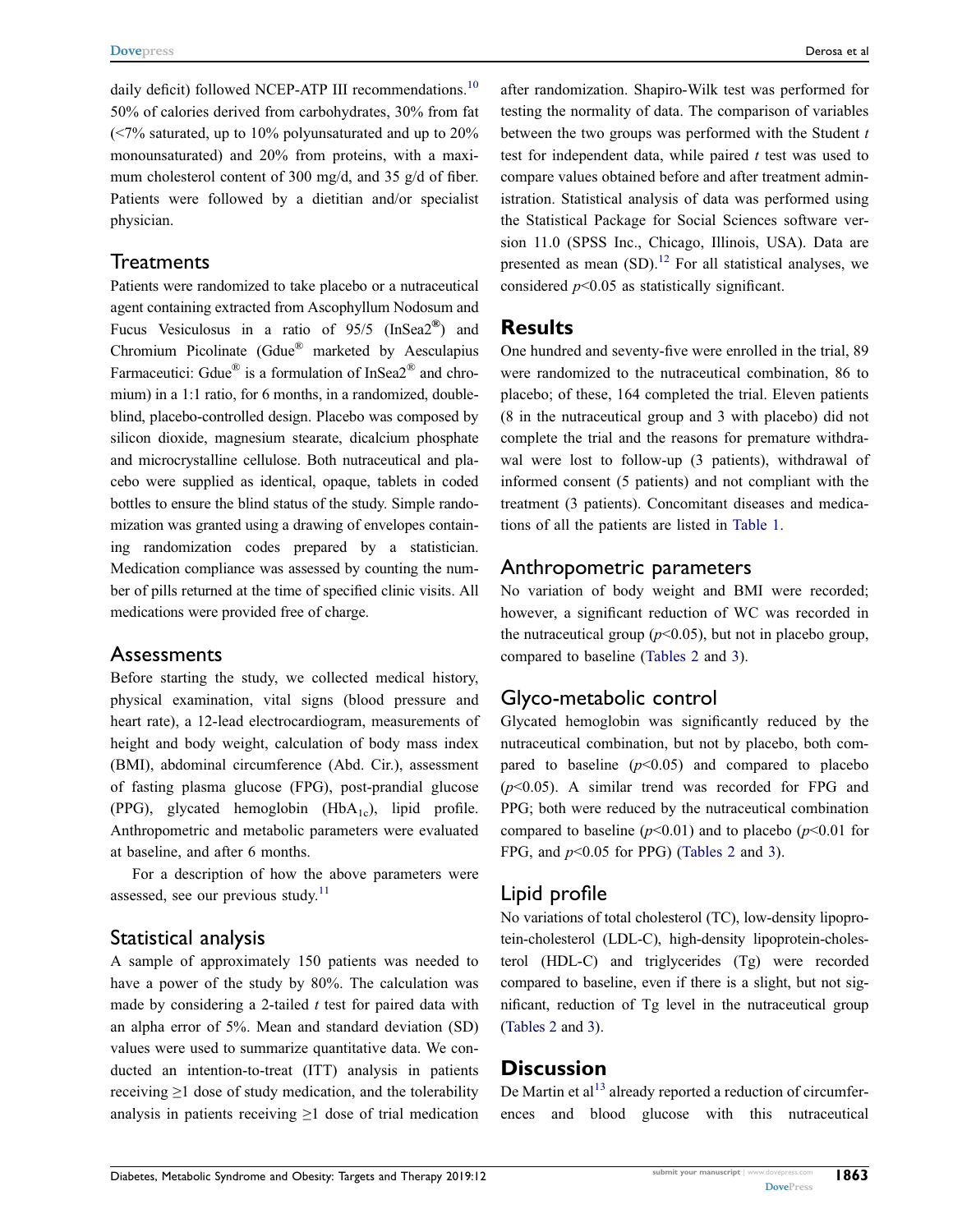|                  | Nutraceutical group |                      |
|------------------|---------------------|----------------------|
|                  | <b>Baseline</b>     | 6 months             |
| N                | 89                  | 81                   |
| Sex (M/F)        | 40/49               | 38/43                |
| Age (years)      | $63.9 \pm 10.3$     | $63.4 \pm 10.1$      |
| Weight (Kg)      | $101.6 \pm 19.7$    | $99.8 \pm 18.6$      |
| WC (cm)          | $108.3 \pm 10.4$    | $102.7 + 9.3*$       |
| BMI $(Kg/m2)$    | $27.3 \pm 2.2$      | $26.9 \pm 1.9$       |
| FPG (mg/dL)      | $152.4 + 48.2$      | $116.8 \pm 22.7$ **° |
| PPG (mg/dL)      | 188.3+56.3          | 156.2±32.6**^        |
| $HbA_1$ , $(\%)$ | $7.4 \pm 1.6$       | $6.6 \pm 1.2$ *^     |
| $TC$ (mg/dL)     | $179.6 + 20.8$      | $172.8 + 18.2$       |
| LDL-C (mg/dL)    | $104.1 \pm 10.6$    | $99.1 \pm 9.5$       |
| HDL-C (mg/dL)    | $41.5 \pm 6.8$      | $42.6 \pm 7.1$       |
| Tg (mg/dL)       | $169.8 \pm 51.6$    | $155.7 \pm 42.2$     |

<span id="page-3-0"></span>Table 2 Anthropometric and glyco-metabolic parameters at baseline and at 6 months after nutraceutical therapy

Notes: Data are expressed as mean  $\pm$  standard deviation; \*p<0.05 vs baseline; \*\*p<0.01 vs baseline;  $\gamma$ <0.05 vs placebo;  $\gamma$ <0.01 vs placebo.

Abbreviations: WC, waist circumference; BMI, body mass index; FPG, fasting plasma glucose; PPG, post-prandial plasma glucose; HbA<sub>1c</sub>, glycated hemoglobin; TC, total cholesterol; LDL-C, low-density lipoprotein-cholesterol; HDL-C, highdensity lipoprotein-cholesterol; Tg, triglycerides.

<span id="page-3-1"></span>Table 3 Anthropometric and glyco-metabolic parameters at baseline and at 6 months after placebo

|                         | Placebo group    |                  |  |
|-------------------------|------------------|------------------|--|
|                         | <b>Baseline</b>  | 6 months         |  |
| N                       | 86               | 83               |  |
| Sex (M/F)               | 45/41            | 43/40            |  |
| Age (years)             | $62.1 \pm 9.7$   | $62.0 + 9.5$     |  |
| Weight (kg)             | $100.4 \pm 18.9$ | $97.4 \pm 18.2$  |  |
| WC (cm)                 | $107.5 \pm 10.1$ | $106.7 + 9.8$    |  |
| BMI ( $\text{kg/m}^2$ ) | $27.6 \pm 2.4$   | $27.2 + 2.1$     |  |
| FPG (mg/dL)             | $148.7 + 37.8$   | $142.4 \pm 35.2$ |  |
| PPG (mg/dL)             | $182.5 \pm 50.3$ | $175.7 + 45.8$   |  |
| $HbA_{1c}$ (%)          | $7.2 + 1.5$      | $7.0 \pm 1.3$    |  |
| $TC$ (mg/dL)            | $184.2 + 22.5$   | $180.1 \pm 21.9$ |  |
| LDL-C (mg/dL)           | $111.7 \pm 13.5$ | $109.0 \pm 12.1$ |  |
| HDL-C (mg/dL)           | $40.2 \pm 5.9$   | $39.6 + 5.7$     |  |
| $Tg$ (mg/dL)            | $161.7 + 47.8$   | $157.1 \pm 44.3$ |  |

Notes: Data are expressed as mean  $\pm$  standard deviation;  $p$  is not statistically significant.

Abbreviations: WC, waist circumference; BMI, body mass index; FPG, fasting plasma glucose; PPG, post-prandial plasma glucose; HbA<sub>1c</sub>, glycated hemoglobin; TC, total cholesterol; LDL-C, low-density lipoprotein-cholesterol; HDL-C, high-density lipoprotein-cholesterol; Tg, triglycerides.

combination, according to our results. The reduction of glycemia observed in our study can be due to the inhibiting action of the polyphenolic composition toward enzymatic activities, in an acarbose-like mechanism. The ability of a phytocomplex obtained from these algae to inhibit both

<span id="page-3-3"></span><span id="page-3-2"></span>enzymes has already been reported by Roy et al,  $^{14}$  and lately by Gabbia et al.<sup>[15](#page-4-14)</sup> Gabbia showed that the administration of this extract in mice fed with a diet rich in fat is associated with a delay in carbohydrate digestion, but also with a decrease in its assimilation. Furthermore, Ascophyllum Nodosum and Fucus Vesiculosus contain polyunsaturated fatty acids (PUFAs) and the quantity is abundant, ranging from near 44% to 48% for the Ascophyllum Nodosum and Fucus Vesiculosus, respectively.[16](#page-4-15) Our group demonstrated that n-3 PUFAs [Eicosapentaenoic acid (EPA) and Docosahexaenoic acid (DHA)] were effective in reducing glycemia in patients affected by impaired fasting plasma glucose or impaired glucose tolerance and seem to be help-ful to slow the development of type 2 diabetes mellitus.<sup>[17](#page-4-16)</sup> Ascophyllum Nodosum and Fucus Vesiculosus contain only EPA represented from near 4% to 10% of the total fatty acids, $16$  but, however, it could have contributed to improve glycemic control.

<span id="page-3-5"></span><span id="page-3-4"></span>Moreover, also chromium can play a role on glycometabolic improvement. Chromium is an essential trace element involved in the metabolism of carbohydrates, lipids and proteins. The recommended daily intake of chromium is 40 μg, but diet often does not provide minimum quantities, also because its bioavailability is low, less than 2%. Chromium is a necessary cofactor for many insulin functions, because it promotes the binding to its receptors in the striated muscle cells, adipocytes and hepatocytes and furthermore, promotes the phosphorylation of the receptors. These mechanisms contribute to the transport of glucose in the liver, muscle and adipose tissue to be used for energetic purposes, thereby improving glucose tolerance.

A recent meta-analysis of 15 controlled clinical trials in a total of 1690 patients showed the beneficial effects of integration of chromium in diabetic patients. The studies document that chromium reduces hyperglycemia, corrects insulinemia, reduces the need of oral hypoglycemic agent, reduces TC and Tg and allows better control of body weight and fat mass. The authors of the meta-analysis concluded that the analyzed data support the safety and efficacy of chromium and in particular of chromium picolinate in the control of cholesterol and hyperglycemia in type 2 diabetic patients.<sup>[18](#page-4-17)</sup>

<span id="page-3-6"></span>A study limitation is that, although the combination therapy showed a significant effect, we still cannot know which of the composition worked. Since the chromium picolinate is widely used in prevention and treatment of type 2 diabetes mellitus with confirmed efficiency, a group